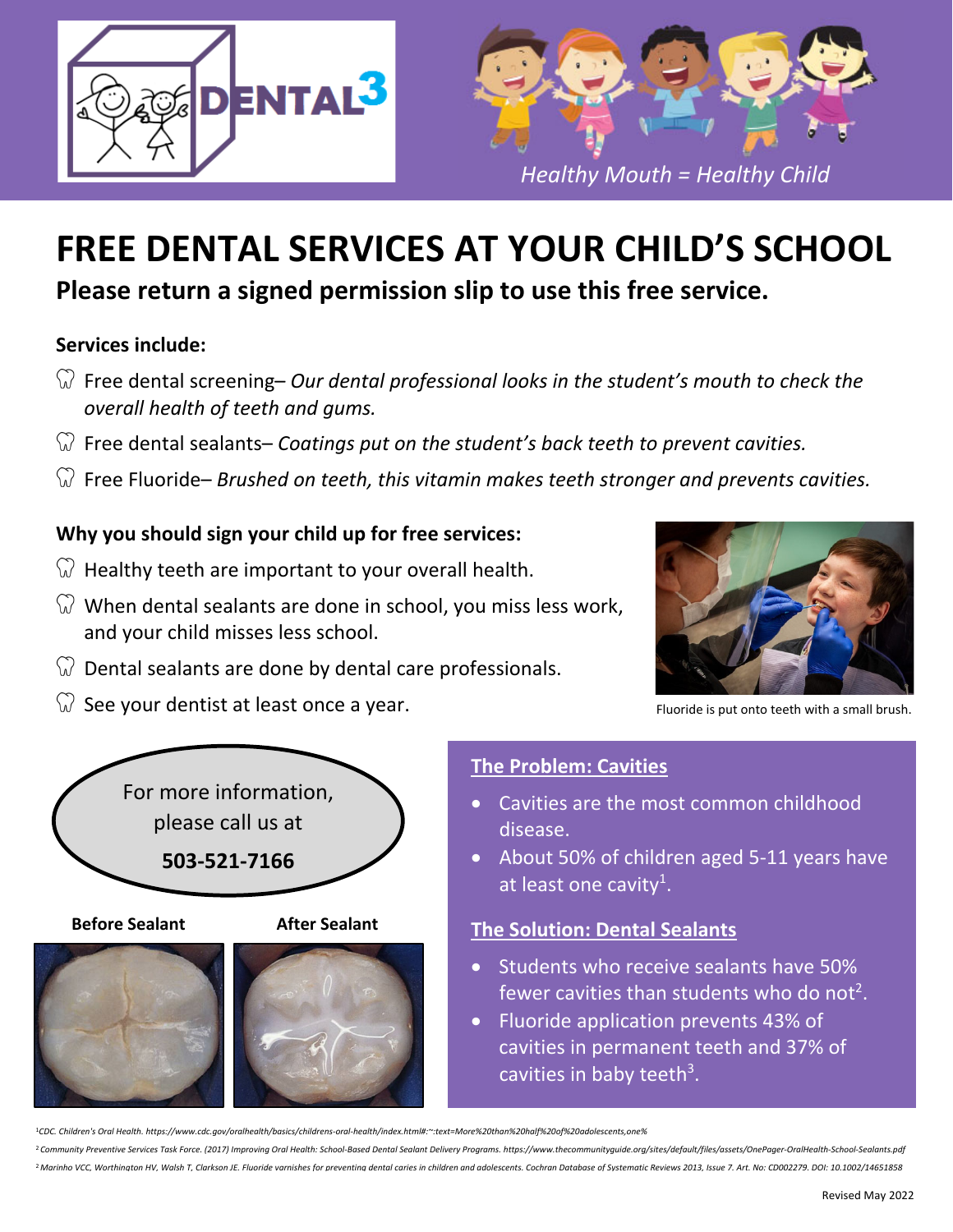



# **SERVICIOS DENTALES GRATUITOS EN LA ESCUELA DE SU HIJO Por favor, devuelva la hoja firmada de permiso para utilizar este servicio gratuito.**

# **Los servicios incluyen:**

- Examen dental gratuito: *nuestro profesional dental examina la boca del alumno para evaluar la salud general de los dientes y las encías.*
- Selladores dentales gratuitos: *revestimientos que se ponen en los dientes posteriores del alumno para prevenir las caries.*
- Flúor gratuito: *cepillado sobre los dientes, esta vitamina fortalece los dientes y previene las caries.*

# **Por qué debería inscribir a su hijo en los servicios gratuitos:**

- $\heartsuit$  Tener dientes sanos es importante para su salud en general.
- $\heartsuit$  Cuando los selladores dentales se colocan en la escuela, usted falta menos al trabajo y su hijo falta menos a la escuela.
- $\heartsuit$  Los profesionales en el cuidado dental colocan los selladores dentales.



El flúor se aplica en los dientes con un cepillo pequeño.

 $\hat{W}$  Visite a su dentista por lo menos una vez al año.



**Antes del sellador Después del sellador**





### **Problema: la caries**

- La caries es la enfermedad más común en los niños.
- Alrededor del 50% de los niños de 5 a 11 años tienen al menos una caries<sup>1</sup>.

### **Solución: los selladores dentales**

- Los alumnos a quienes se les colocan selladores tienen un 50% menos de caries que aquellos a quienes no se les colocan<sup>2</sup>.
- La aplicación de flúor previene el 43% de las caries en los dientes permanentes y el 37% de las caries en los dientes de leche<sup>3</sup>.

<sup>1</sup>*CDC. Children's Oral Health. https://www.cdc.gov/oralhealth/basics/childrens‐oral‐health/index.html#:~:text=More%20than%20half%20of%20adolescents,one%*

<sup>2</sup> Community Preventive Services Task Force, (2017) Improving Oral Health: School-Based Dental Sealant Delivery Programs, https://www.thecommunityguide.org/sites/default/files/assets/OnePager-OralHealth-School-Sealants.pd <sup>2</sup> Marinho VCC. Worthinaton HV. Walsh T. Clarkson JE. Fluoride varnishes for preventina dental caries in children and adolescents. Cochran Database of Systematic Reviews 2013. Issue 7. Art. No: CD002279. DOI: 10.1002/1465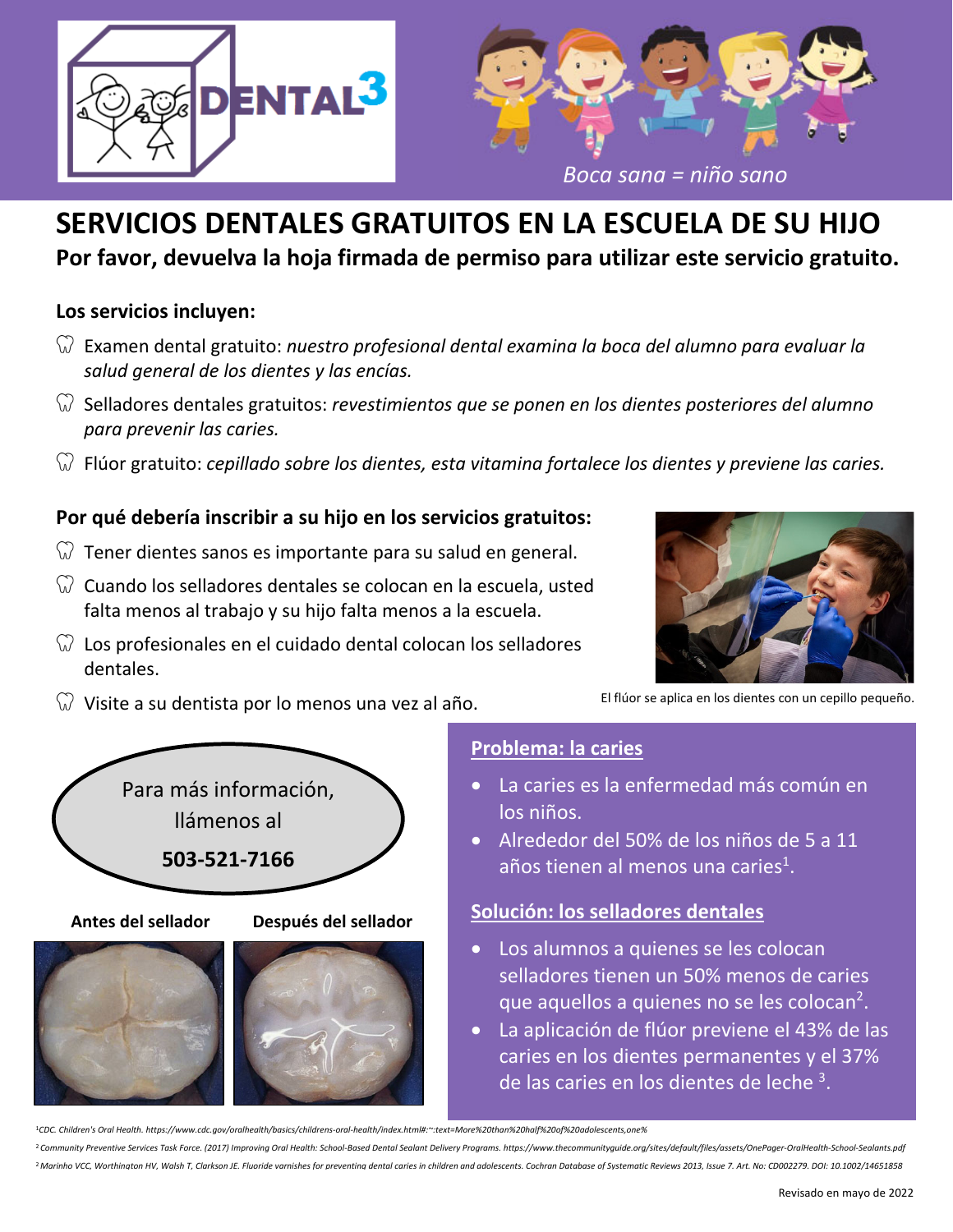# **Permission Slip for Free Dental Services**



Free dental screenings, sealant placements, and brushed-on fluoride are offered at your child's school. These services are done by dental care professionals and will help prevent cavities.

| Name of Child: University                                                                       |         |                                          |  |  |
|-------------------------------------------------------------------------------------------------|---------|------------------------------------------|--|--|
| (Last)                                                                                          | (First) | (Preferred Name)                         |  |  |
| Child's Date of Birth (mm/dd/yy): $\frac{1}{\sqrt{1-\frac{1}{2}}}$ Teacher: ___________________ |         | Grade:                                   |  |  |
| School:                                                                                         |         |                                          |  |  |
| Check ONE BOX below to sign up for this free service:                                           |         |                                          |  |  |
| $\Box$ YES, provide all free services: Dental Assessment, Sealants, and Fluoride                |         |                                          |  |  |
| $\Box$ YES, but only provide Dental Assessment and Sealants                                     |         |                                          |  |  |
| $\Box$ YES, but only provide Dental Assessment and Fluoride                                     |         |                                          |  |  |
| $\Box$ YES, but only provide Dental Assessment                                                  |         |                                          |  |  |
| $\Box$ NO, do not provide any dental services for my child                                      |         |                                          |  |  |
| <b>Contact Information</b>                                                                      |         |                                          |  |  |
| Parent/Guardian:                                                                                |         |                                          |  |  |
| Best phone number to reach you:                                                                 |         | Permission to Text: $\Box$ YES $\Box$ NO |  |  |
| Email address:                                                                                  |         |                                          |  |  |
| Mailing address:                                                                                |         |                                          |  |  |
| Please provide the following information so we can better serve your child:                     |         |                                          |  |  |
| My child is taking (list medications):                                                          |         | None: $\square$                          |  |  |
| My child is allergic to:                                                                        |         | None: $\square$                          |  |  |
| Any current medical problems:                                                                   |         | None: $\square$                          |  |  |
| Any behavioral considerations:                                                                  |         | None: $\square$                          |  |  |
| Other information to help us better serve your child:                                           |         | None: $\square$                          |  |  |

#### **Please complete the section below. You will not receive a bill.**

| Health Insurance:                                                                                                                                                                                                                                            |                          |  |
|--------------------------------------------------------------------------------------------------------------------------------------------------------------------------------------------------------------------------------------------------------------|--------------------------|--|
| $\Box$ Oregon Health Plan (OHP) / Medicaid ID#                                                                                                                                                                                                               | These services are FREE! |  |
| $\Box$ Private dental insurance company                                                                                                                                                                                                                      |                          |  |
| $\Box$ No health insurance                                                                                                                                                                                                                                   |                          |  |
| As the legal parent/guardian, I hereby consent to the release and sharing of information, including any personal health<br>information, between the dental sealant staff, school staff, insurance carriers, the child's dentist, annlisable Coordinated Care |                          |  |

tion, between the dental sealant staff, school staff, insurance carriers, the child's dentist, applicable Coordinated Care Organization, and/or the Dental Care Organization of record. I have received a copy of "Notices of Privacy Practices." Privacy Practices are available on the Dental3 website http://dental3.net/forms.

**Parent/Guardian Signature: \_\_\_\_\_\_\_\_\_\_\_\_\_\_\_\_\_\_\_\_\_\_\_\_\_\_\_\_\_\_\_\_\_\_\_ Date: \_\_\_\_\_\_\_\_\_\_\_**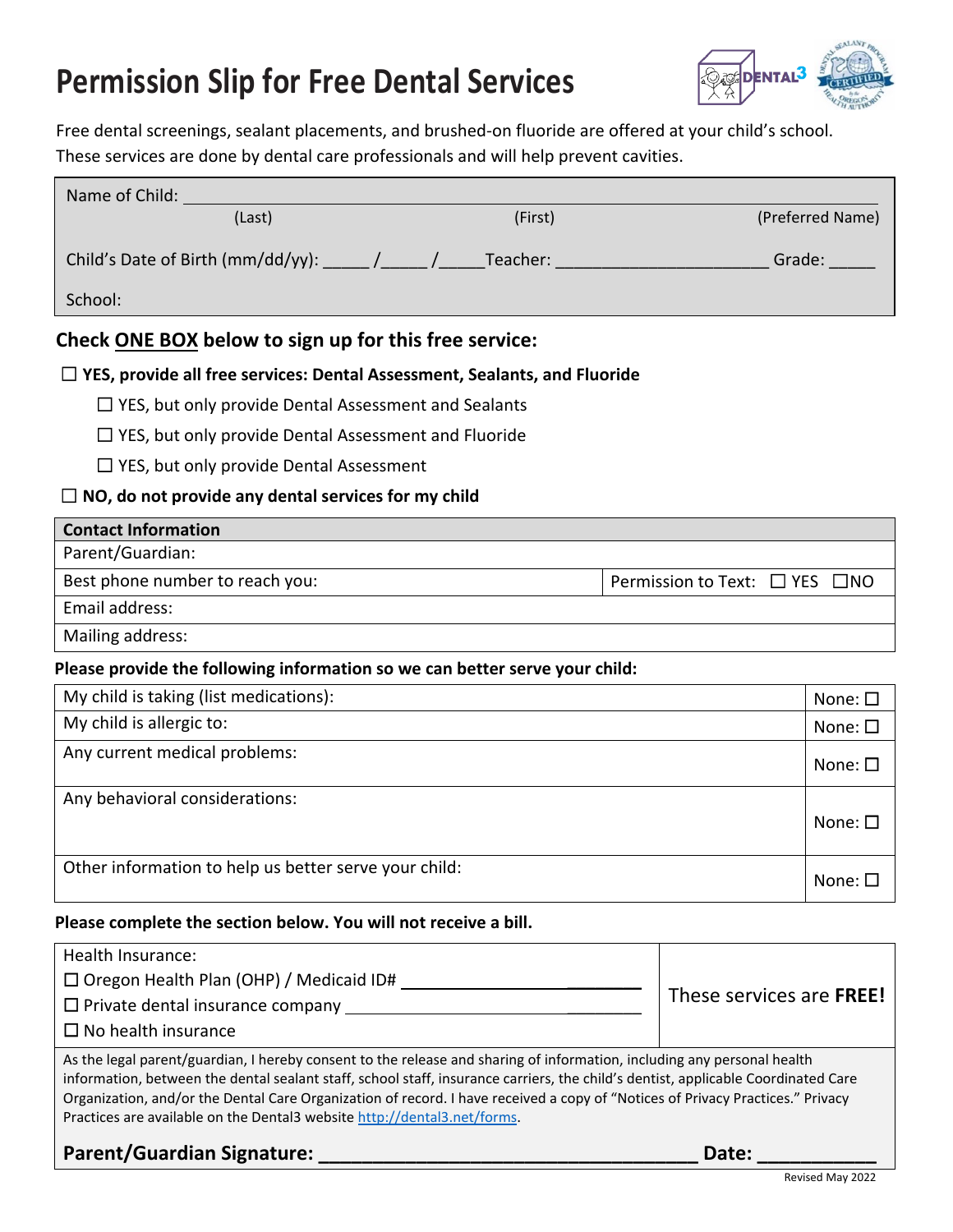# **Hoja de permiso para servicios dentales gratuitos**

En la escuela de su hijo se ofrecen exámenes dentales gratuitos, colocación de selladores y cepillado con flúor. Profesionales en el cuidado dental realizan estos servicios, que ayudarán a prevenir la caries.

| Nombre del niño:                           |          |                         |
|--------------------------------------------|----------|-------------------------|
| (Apellido)                                 | (Nombre) | (Nombre de preferencia) |
|                                            |          |                         |
| Fecha de nacimiento del niño (mm/dd/aaaa): | Maestro: | Grado:                  |
|                                            |          |                         |
| Escuela:                                   |          |                         |

### **A continuación, marque UNA CASILLA para inscribirse en este servicio gratuito:**

### ☐ **SÍ, proporcionen todos los servicios gratuitos: evaluación dental, selladores y flúor**

 $\Box$  SÍ, pero sólo realicen la evaluación dental y coloquen selladores

 $\square$  SÍ, pero sólo realicen la evaluación dental y apliquen flúor

☐ SÍ, pero sólo realicen la evaluación dental

### ☐ **NO, no proporcionen ningún servicio dental para mi hijo**

### **Información de contacto**

Padre, madre o tutor:

Número telefónico preferido para contactarle: | Permiso para escribir mensajes de texto: □ SÍ □NO

Dirección de correo electrónico:

Dirección postal:

### **Proporcione la siguiente información para que podamos atender mejor a su hijo:**

| Mi hijo está tomando (mencione los medicamentos):         | Ninguno: $\square$ |
|-----------------------------------------------------------|--------------------|
| Mi hijo es alérgico a:                                    | Nada: $\square$    |
| Problema de salud actual:                                 | Ninguno: $\square$ |
| Problema de conducta:                                     | Ninguno: $\square$ |
| Otra información que nos ayude a atender mejor a su hijo: | Ninguna: $\square$ |

### **Llene la siguiente sección. No recibirá factura.**

| Seguro médico:                                                                                                                                                                                                                                                                                                                                                                                                                                                                                                                                                                           |                         |  |
|------------------------------------------------------------------------------------------------------------------------------------------------------------------------------------------------------------------------------------------------------------------------------------------------------------------------------------------------------------------------------------------------------------------------------------------------------------------------------------------------------------------------------------------------------------------------------------------|-------------------------|--|
| □ Plan de Salud de Oregon (Oregon Health Plan, OHP) / N.º de id. de Medicaid                                                                                                                                                                                                                                                                                                                                                                                                                                                                                                             | <b>iEstos servicios</b> |  |
| $\Box$ Empresa privada de seguro dental                                                                                                                                                                                                                                                                                                                                                                                                                                                                                                                                                  | son GRATUITOS!          |  |
| $\Box$ Sin seguro médico                                                                                                                                                                                                                                                                                                                                                                                                                                                                                                                                                                 |                         |  |
| Por medio de la presente, doy mi consentimiento como padre, madre o tutor legal para que se divulgue y comparta información,<br>incluida cualquier información personal de salud, entre el personal de sellado dental, el personal de la escuela, las compañías de<br>seguros, el dentista del niño, la Organización de Atención Coordinada correspondiente o la Organización de Atención Dental<br>responsable. He recibido una copia de los "Avisos de prácticas de privacidad". Las prácticas de privacidad están disponibles en el<br>sitio web de Dental3 http://dental3.net/forms. |                         |  |
|                                                                                                                                                                                                                                                                                                                                                                                                                                                                                                                                                                                          |                         |  |

|  | Firma del padre, madre o tutor: | Fecha: |  |
|--|---------------------------------|--------|--|
|--|---------------------------------|--------|--|

**EDENT!**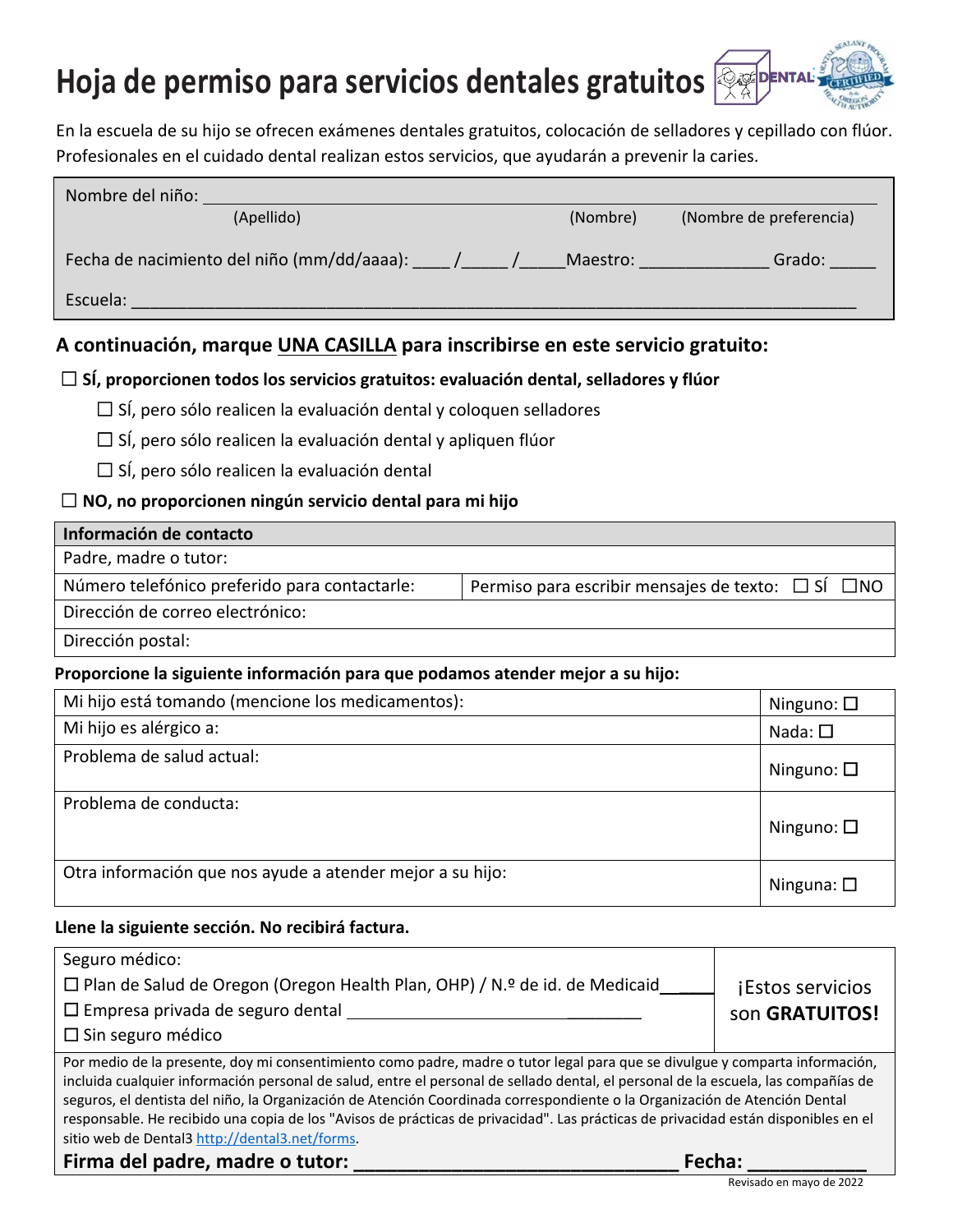## **SUMMARY OF NOTICE OF PRIVACY PRACTICES**



The confidentiality of your protected health information, also called your medical record, is a high priority at Dental 3. There are a number of reasons we may need to use this information or disclose it to others. This Notice of Privacy Practices is provided to inform you of the ways we can use and release information from your medical record. THIS PAGE IS NOT THE FULL NOTICE OF PRIVACY PRACTICES. The full notice is available upon request. In addition to our longstanding commitment to protecting your information, there are certain obligations we have under federal law. One of those obligations is to provide you with this Notice.

### **THINGS EXPLAINED IN THE FULL NOTICE OF PRIVACY PRACTICES**

- **How we may use and share your health information without your permission to:**
	- o Provide treatment to you
	- o Get paid for the services we provide to you
	- $\circ$  Make reports to federal, state, and local agencies and others when the law requires such reporting
	- o Make reports or share information for public health, safety, and/or research purposes.
- **How we can share your information without your permission, but only if we give you a chance to object:**
	- $\circ$  To share information about you to family, friends, or others involved in your care for payment for the services you receive
	- $\circ$  To share information in case of a disaster to let your family and friends know where you are and your general condition
- **How we can use and share your medical information only with your permission for disclosures other than those described above.**
- **Your legal rights under federal privacy laws include your right to:**
	- o Ask to see and copy your medical information
	- o Ask that incorrect or incomplete information in your medical information be corrected
	- $\circ$  Ask for a list of the places we have sent your information unless it was sent with your permission, for payment, treatment, or health care operations
	- $\circ$  Ask that we limit the information we use or share for treatment, payment, or healthcare operations, or the information we share with family members or others involved in your care. We are not required to agree to your request
	- o Ask that we communicate with you in a confidential manner
	- o Ask for a paper copy of the Notice of Privacy Practices at any time
	- o Be notified in the event of a breach of unsecured, protected health information
	- o File a complaint if you think your privacy rights have been violated
	- o Pay out of pocket in full for a healthcare item or service and restrict disclosure of that particular item or service to your health plan provider